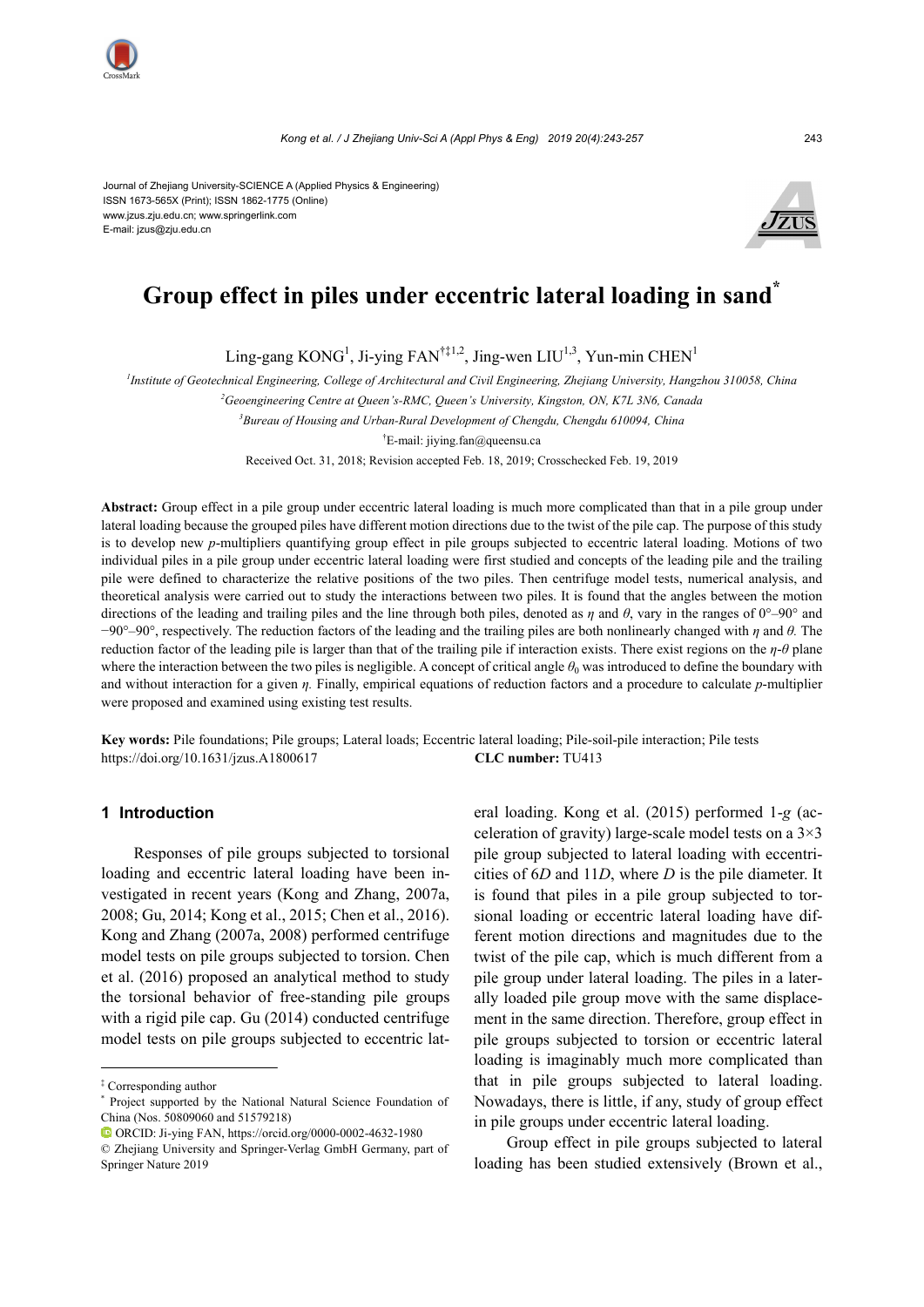1988; McVay et al., 1998; Rollins et al., 2005; Reese et al., 2006; Ashour and Ardalan, 2011). Because of the group effect, piles in laterally loaded pile groups undergo larger displacements for a given load per pile than a single isolated pile does. The mechanism of the group effect involves the overlapping of the failure zones formed in front of the individual piles caused by their horizontal motions. One of the most commonly used approaches to characterize the group effect is the *p*-multiplier approach (Brown et al., 1988). In this approach, a constant factor is used to reduce *p* to obtain *p-y* curves for piles in a group, where *p* represents the lateral soil resistance per unit length of the pile and *y* is the lateral deflection of the pile. This concept is concise and has been incorporated into many numerical codes, such as GROUP (Reese et al., 2006). In practice, *p*-multipliers can be used as a function of pile-row spacing in the loading direction for regular group configurations (McVay et al., 1998). Alternatively, Reese et al. (2006) proposed an equation to calculate the *p-*multiplier of a pile *i* in a pile group with *n* piles for arbitrary configurations:

$$
f_{mi} = \beta_{1i}\beta_{2i}\cdots\beta_{ji}\cdots\beta_{ni}, \quad j \neq i,
$$
 (1)

where  $\beta_{ji}$  is the reduction factor of pile *i* due to the adjacent pile *j*. The reduction factor is defined as the ratio of the pile head horizontal resistance of one pile in a pile group with that of a single pile under the same displacement condition. However, *p*-multipliers for laterally loaded pile groups are hardly suitable for those under torsion or eccentric lateral loading (Kong and Zhang, 2007a; Kong et al., 2015).

The purpose of this study is to develop new *p*-multipliers for group effect in pile groups subjected to eccentric lateral loading. The newly developed *p*-multipliers are called generalized *p*-multipliers in order to differentiate from those for pile groups under lateral loading. In this paper, to study pile-soil-pile interaction due to horizontal motions of two individual piles in a pile group subjected to eccentric lateral loading, the motion feature of two-pile groups subjected to eccentric lateral loading is analyzed in detail. Then, centrifuge model tests, numerical analysis, and a newly developed soil failure model on pile-soil-pile interaction between two piles are introduced. Finally, empirical equations for reduction factors and a procedure are proposed to calculate *p*-multiplier of each pile in a pile group under eccentric lateral loading. Data from reported model pile group tests are used to verify the accuracy of the proposed approach.

### **2 Motions of piles in pile groups under eccentric lateral loading**

### **2.1 Pile cap motion**

For a pile group under eccentric lateral loading, if its cap is stiff enough to be considered as rigid and the overturning angles of the pile cap in two horizontal directions are negligible, the motion of the pile cap is considered as a plane motion of a rigid body. Thus, there exists a twist center in the motion plane of the cap at any time, called the instantaneous center, and the direction of the instantaneous velocity of a point in the cap is perpendicular to the connection line between the point and the instantaneous center.

Fig. 1 illustrates the motion of a pile in a pile group subjected to a lateral load with an eccentricity. Assume that the instantaneous center of the pile group is unchanged under the given loading. The pile rotates from the initial position through an angle  $\delta$  to the final position. The pile displacement is *s* and the instantaneous velocity of the pile at the initial position is *v*. The angle between *s* and *v* is half of the rotation angle *δ*. If *δ* is small, the direction of *s* can be approximated to that of *v*. In fact, the tests conducted by Kong et al. (2015) and Gu (2014) show that the locus of the pile head approximately kept straight throughout the whole loading process, which implies that the direction of the instantaneous velocity of each pile in the pile group was almost consistent with that of the pile-head displacement for twist angles up to 12°. Therefore, for a pile group twisted several degrees, the displacement direction of a pile in the pile group can be approximately figured out according to the position of the instantaneous center of the pile group.

### **2.2 Motions of two piles**

Since both pile group configuration and applied forces transferred to pile groups by eccentric lateral loading are arbitrary, the instantaneous centers of the pile groups could be anywhere in the plane of the pile caps. Provided that a two-pile group subjected to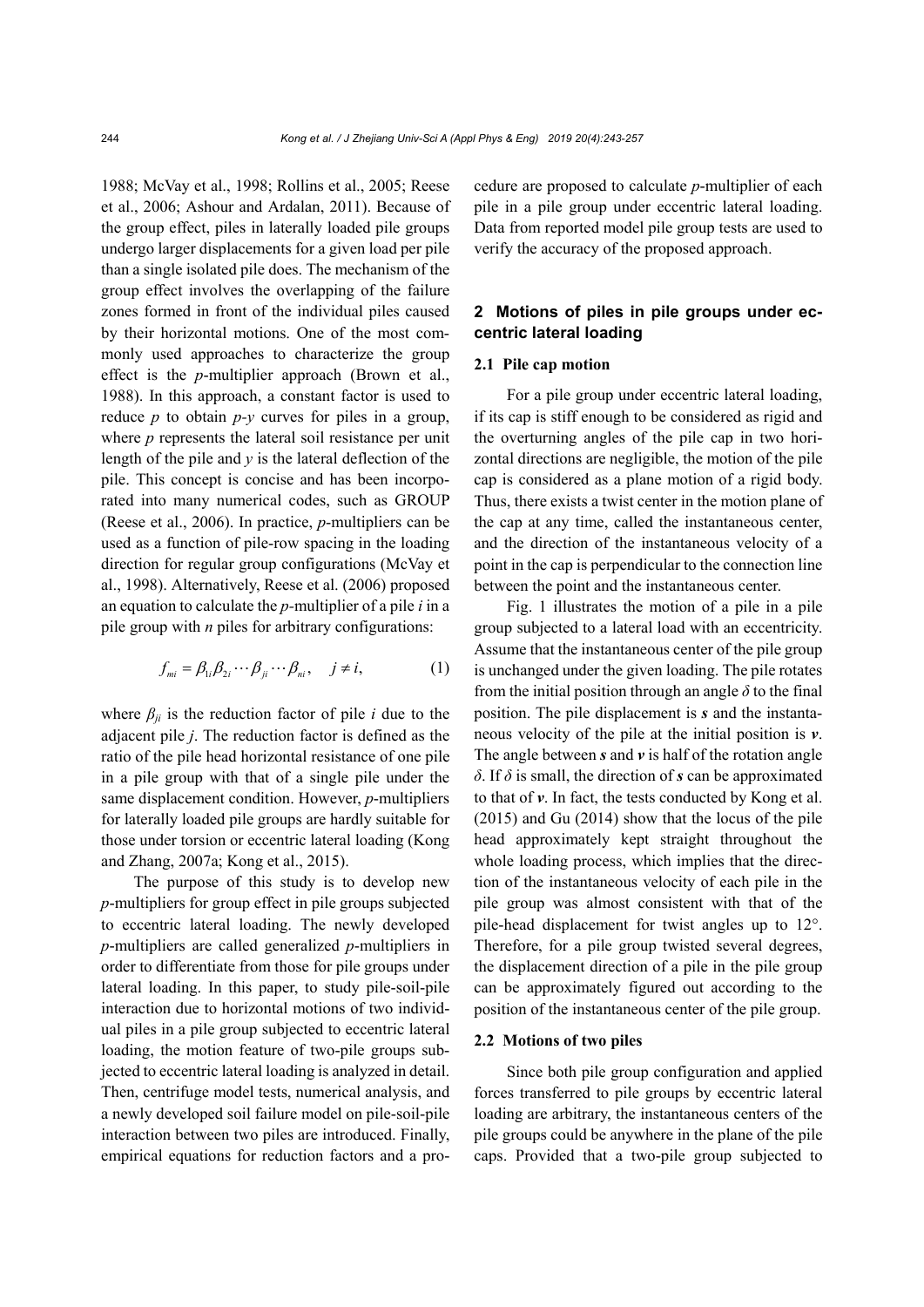eccentric lateral loading rotates clockwise about an instantaneous center, as shown in Fig. 2, the plane that the instantaneous center locates, is divided into six sections by aa′, bb′, and cc′. An arrow at a pile center in Fig. 2 represents the vector of instantaneous velocity of the pile. As the instantaneous center is in the sections between bb′ and cc′ (e.g. points *A* and *B*), the two piles move to different sides of aa′ (Fig. 2); while the two piles move to the same side of aa′ if the instantaneous center is in the left side of bb′ or the right side of cc′ (e.g. points *A*′ and *B*′). As the instantaneous center is located at bb′ or cc′, one of the two piles moves parallel to aa′ or has no motion, while another



**Fig. 1 Motion of a pile rotating around an instantaneous center**



can move to either side of aa′ according to the position of the instantaneous center. When drawing both vectors in a *x-y* coordinate system, where the *x* axis is parallel to aa′, as shown in Fig. 2, the two vectors are either in the same quadrant or distribute in the two adjacent quadrants symmetric about the *x* axis. A feature is that both the component vectors of the instantaneous velocities along aa′ are in the same direction if both are non-zero. If the rotation direction of the two-pile group is assumed anticlockwise, the same feature can be obtained through a similar analysis.

To describe the motions of the two piles shown in Fig. 2 in a convenient way, the two piles are defined as a leading pile and a trailing pile. Taking the directions of both component vectors along the connection line between the two piles as a reference, if one of the two components along the connection line is a non-zero vector and points to a pile, the pile pointed to is called the leading pile while the other pile is the trailing pile. Conversely, if a pile is located at the opposite direction of the non-zero component vector, the pile is the trailing pile, and the other is the leading pile. If the components of both instantaneous velocities along the connection line are zero vectors, the two piles can be designated arbitrarily. Taking the two piles in Fig. 2 as an example, Pile 1 is the leading pile and Pile 2 is the trailing pile as their instantaneous center is above aa′; conversely, Pile 1 becomes the trailing pile and Pile 2 is the leading pile as the center is below aa′. Therefore, a pile in a pile group could be both the leading pile relative to an adjacent pile and the trailing pile relative to another.

Suppose *η* is the angle between the motion direction of the leading pile and the line connecting the leading pile and the trailing pile, as shown in Fig. 3. Regardless of its rotation direction, *η* is designated as positive and varies in the range of 0°–90°. Define *θ* as the angle between the motion direction of the trailing pile and the connection line (Fig. 3). Referring to Fig. 2, if the vectors of the leading pile and the trailing pile are at the same side of the connection line, *θ* is defined as positive; while  $\theta$  is negative if they are at different sides, so the value of *θ* varies between −90° and 90°. Any condition of motion directions of two piles in a pile group subjected to eccentric lateral loading can **Fig. 2 Motion directions of two piles** be represented by a combination of *η* and *θ.*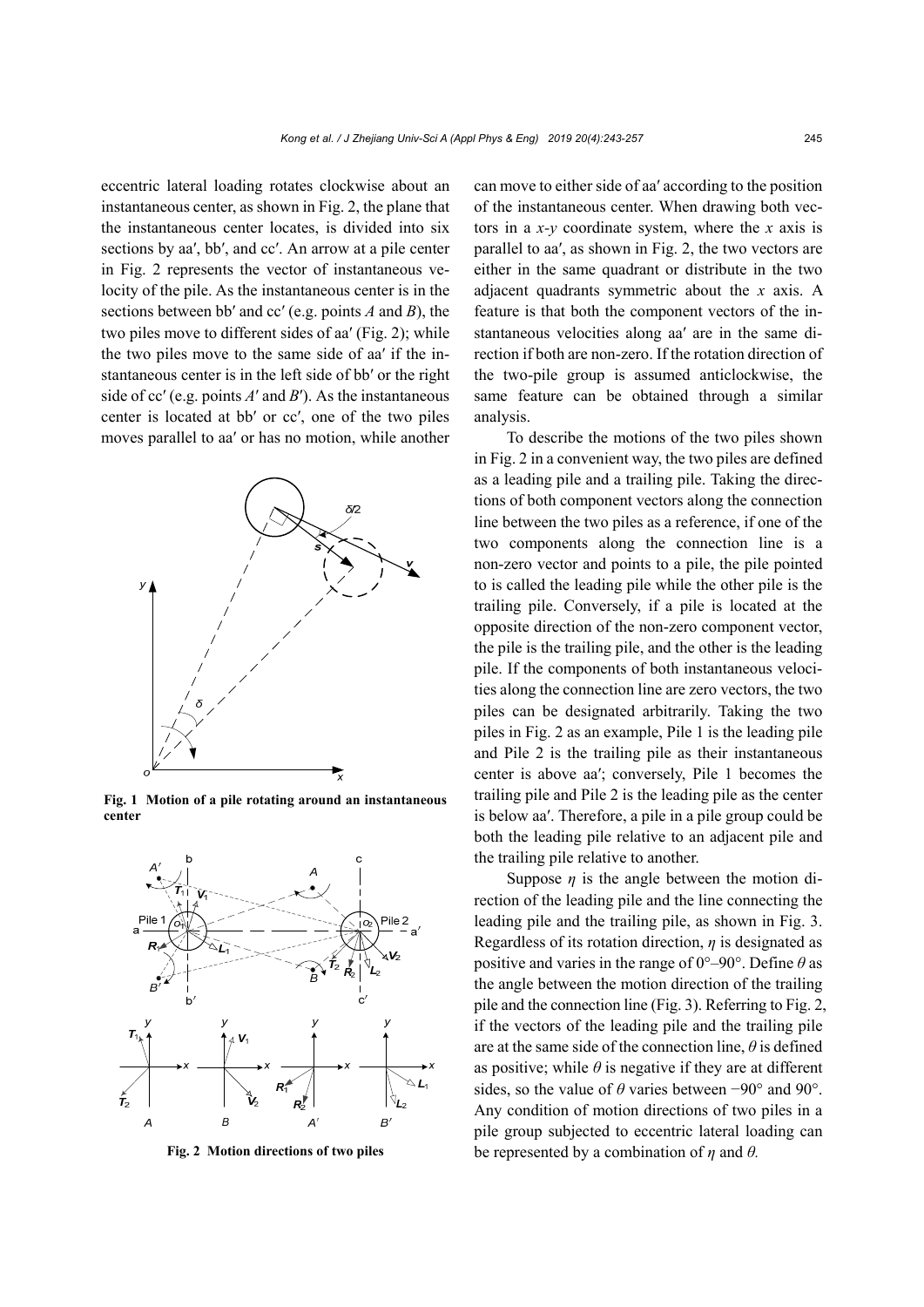

 $(a) \theta \ge 0$ ; (b)  $\theta \le 0$ 

### **3 Centrifuge model tests**

### **3.1 Test equipment**

Centrifuge model tests were performed to investigate pile-soil-pile interactions between two piles simultaneously subjected to lateral loads in different directions in the ZJU-400 geotechnical centrifuge. A test system was developed which included two lateral loading devices and displacement measurement devices. The system was arranged in a large rigid model container with inside dimensions of 1.2 m×0.95 m× 1.0 m, as shown in Fig. 4.

A lateral loading device included an electric motor, a reduction gear box, a direction controller, an Entran-type load cell, an extension bar, and a loading ring. The direction controller connected the electric motor and the gear box. The motion direction of the output shaft of the gear box was adjustable by means of the direction controller to enable horizontally loading a model pile in a desired direction. The direction controller was fixed at the bottom of a doublebeam fixing frame, which transferred the horizontal reaction forces to the container (Fig. 4a). A load cell was used to measure the load applied on the model pile head, and an aluminum bar was used to connect the output shaft and the load cell. The length of the bar was adjustable so that the loading device could be used in different loading cases. As shown in Fig. 4b, a loading ring with an internal diameter of 15 mm was fixed in front of the load cell, and was capable of horizontally pushing or pulling a model pile based on the test requirements. To mount the loading ring on a model pile, the model pile was first passed through the loading ring, then the extension bar was adjusted to have the inner side of the loading ring just touch the outside surface of the model pile. Two lateral loading devices were needed in a two-pile test. A laser sensor was used to measure the pile head horizontal displacement of each model pile. As shown in Fig. 4b, an aluminum plane fixed on each loading ring was utilized as the laser reflective surface; the data measured from the laser sensor represented the lateral displacement of the pile.





(b)

**Fig. 4 Layout of the test system**  (a) Configuration of TG-3; (b) Overlapping of the failure zones ( $n=45^\circ$  and  $\theta=-45^\circ$ )

### **3.2 Model piles and model sand**

Seven model piles were made using aluminum tubes 850 mm in length, 14 mm in outside diameter, and 1.5 mm in wall thickness. The pile toes were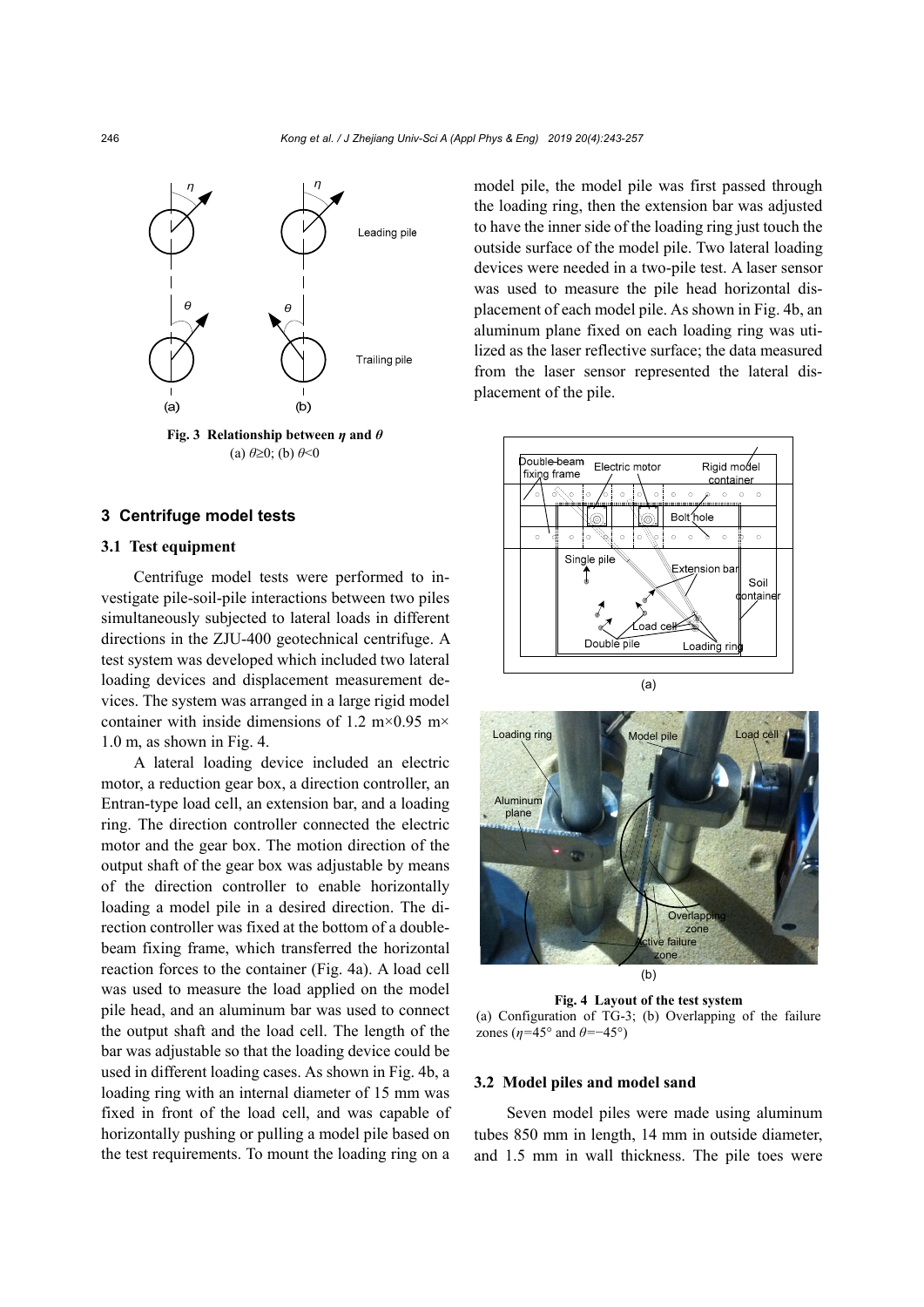circular truncated cones 2 mm in bottom diameter and 7 mm in length. The embedded length was 700 mm. The model piles were tested at 40*g* to simulate prototype concrete piles with dimensions 0.56 by 28 m in diameter and embedded length and flexural stiffness of 203 MN $\cdot$ m<sup>2</sup>. Since the purpose of these model tests was to investigate pile-soil-pile interactions between two piles, the plastic response of the modeled concrete piles was ignored in the simulation; this is the usual treatment in centrifugal modeling. This treatment is necessary in model testing to study the pilesoil-pile mechanism only. Concrete model piles will be considered in studying the failure mechanism of foundations (Hu et al., 2006; Cai, 2011).

The sand examined can be classified as poorly graded sand according to the unified soil classification system, with a specific gravity of 2.633. The particle-size diameters corresponding to 10%, 30%, and 60% passing on the cumulative particle-size distribution curve are 0.11, 0.14, and 0.19 mm, respectively. The critical friction angle measured by the sand pile test is 32°. A single-hose raining method was used to prepare the samples with a depth of 750 mm (Kong and Zhang, 2007b). A soil container with inner dimensions of 850 mm×700 mm×750 mm in length, width, and depth, respectively, was made of steel plates with a thickness of 10 mm. Sand beds of two relative densities were prepared for the tests. Table 1 summarizes the key parameters of the soil.

### **3.3 Test procedure and test plan**

Six loading cases, as shown in Fig. 5, were selected for the present study. The spacing of the two piles in the six cases is three times the pile diameter (3*D*). The six loading cases were equally divided into two loading series by two values of *η*, 0° and 45°, respectively. Eight two-pile tests were conducted successfully. Table 1 summarizes the eight tests in

three test groups, denoted as TG-1, TG-2, and TG-3, based on the loading series and soil densities. TG-1 and TG-2 were conducted in sand with a relative density of 60%, while TG-3 was in sand with a relative density of 45%. The two loading cases in TG-2 were the same as the corresponding cases in TG-3 as a comparison to study the effect of soil density on pile-soil-pile interaction.

Fig. 4a shows the test configuration of TG-3 (corresponding to the loading series with *η*=45°). Three two-pile groups and a single pile were tested in TG-3. The solid points in Fig. 4a represent the positions of the model piles and the arrows indicate the loading directions. To avoid boundary effects and soil disturbance, the distances between any two test spots and between the test spots and the container boundaries were at least 10 times the pile diameter (Craig and Sabagh, 1994). Before accelerating the centrifuge, the seven model piles were vertically jacked at a velocity of 2 mm/s into the soil to 700 mm at their designed positions using a pile-jacking device. After assembling the test system for a loading case, the centrifuge was accelerated to 40*g*. After the settlement of the soil bed had been completed, both model piles were simultaneously loaded at a speed of 0.1 mm/min. The loading point was 50 mm above the ground. After completing one loading case, the centrifuge was stopped and the test system was disassembled and reassembled for the next one.

### **4 Numerical simulation**

ABAQUS was employed to further investigate the influence of  $\eta$  and  $\theta$  on pile-soil-pile interactions between two piles. Both the pile shafts and the soil domain in the numerical model were represented by 3D solid elements with 8-node linear brick, and a

**Table 1 Summary of centrifuge tests and soil parameters in the numerical model** 

| Test<br>group | Loading condition |               | Soil parameter  |                           |                   |           |  |
|---------------|-------------------|---------------|-----------------|---------------------------|-------------------|-----------|--|
|               |                   | Relative      |                 | Peak friction angle $(°)$ | Young's modulus   | Poisson's |  |
|               | ۷Ο,               | 70)           | density $(\% )$ | (Bolton, 1986)            | at pile tip (MPa) | ratio     |  |
| $TG-1$        |                   | 0, 45, 90     | 60              | 35.7                      | 16.0              | 0.22      |  |
| $T$ G-2       | 45                | 30.60         | 60              | 35.7                      | 18.0              | 0.22      |  |
| $TG-3$        | 45                | $30, 60, -45$ | 45              | 34.2                      | 132               | 0.22      |  |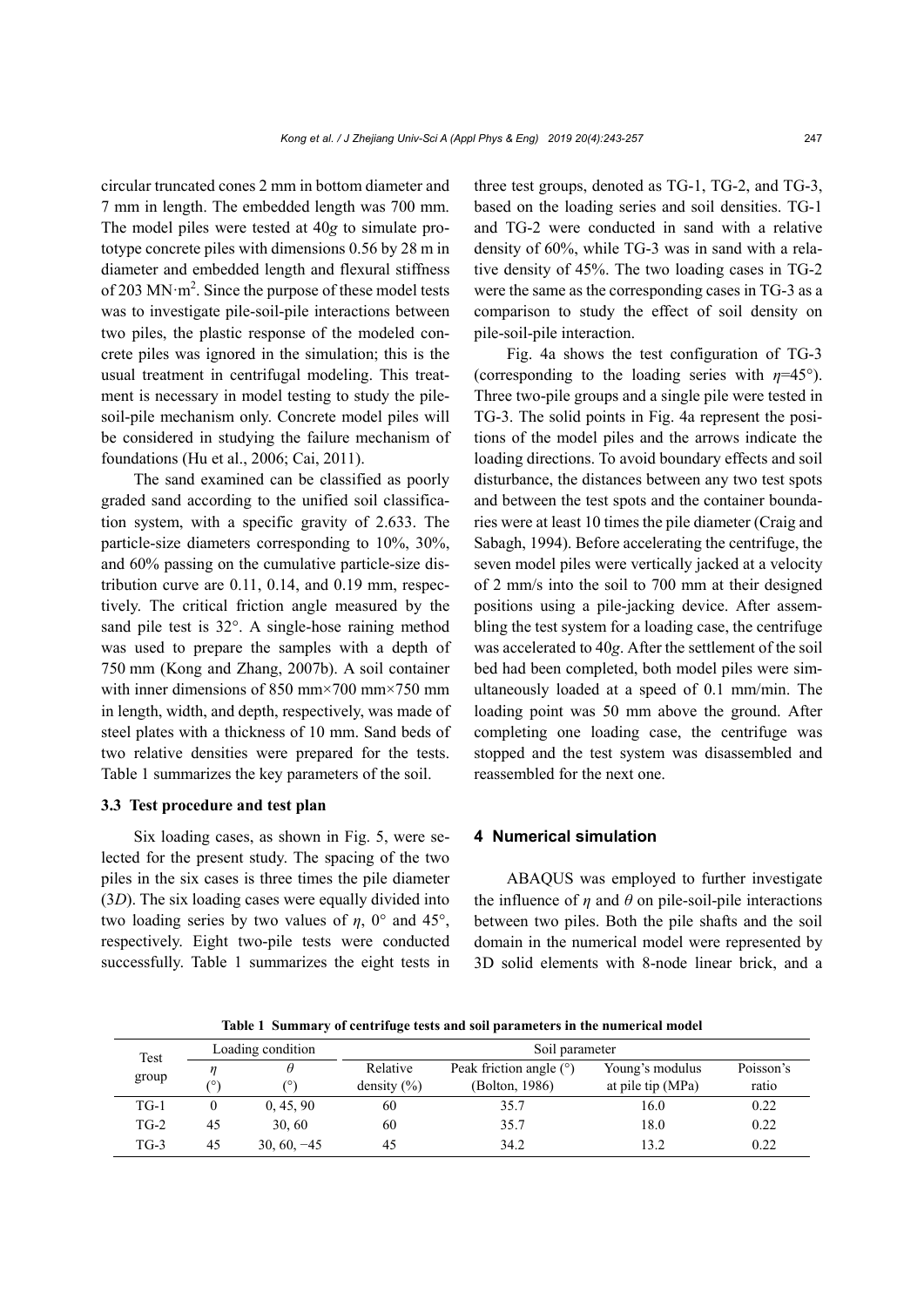

(a) Case 1  $(\eta = 0^{\circ} \text{ and } \theta = 0^{\circ})$ ; (b) Case 2  $(\eta = 0^{\circ} \text{ and } \theta = 45^{\circ})$ ; (c) Case 3  $(\eta = 0^{\circ} \text{ and } \theta = 90^{\circ})$ ; (d) Case 4  $(\eta = 45^{\circ} \text{ and } \theta = 30^{\circ})$ ; (e) Case 5 ( $\eta$ =45° and  $\theta$ =60°); (f) Case 6 ( $\eta$ =45° and  $\theta$ =−45°)

mesh refinement was performed in the positions where high levels of strain were expected to occur. A single-pile model and a double-pile model were built to simulate the prototype piles in the present tests. The pile shafts were assumed to be elastic with a Young's modulus of 42 GPa and a Poisson's ratio of 0.33. The soil was modeled with a Mohr–Coulomb constitutive model. The peak friction angle of the model sand was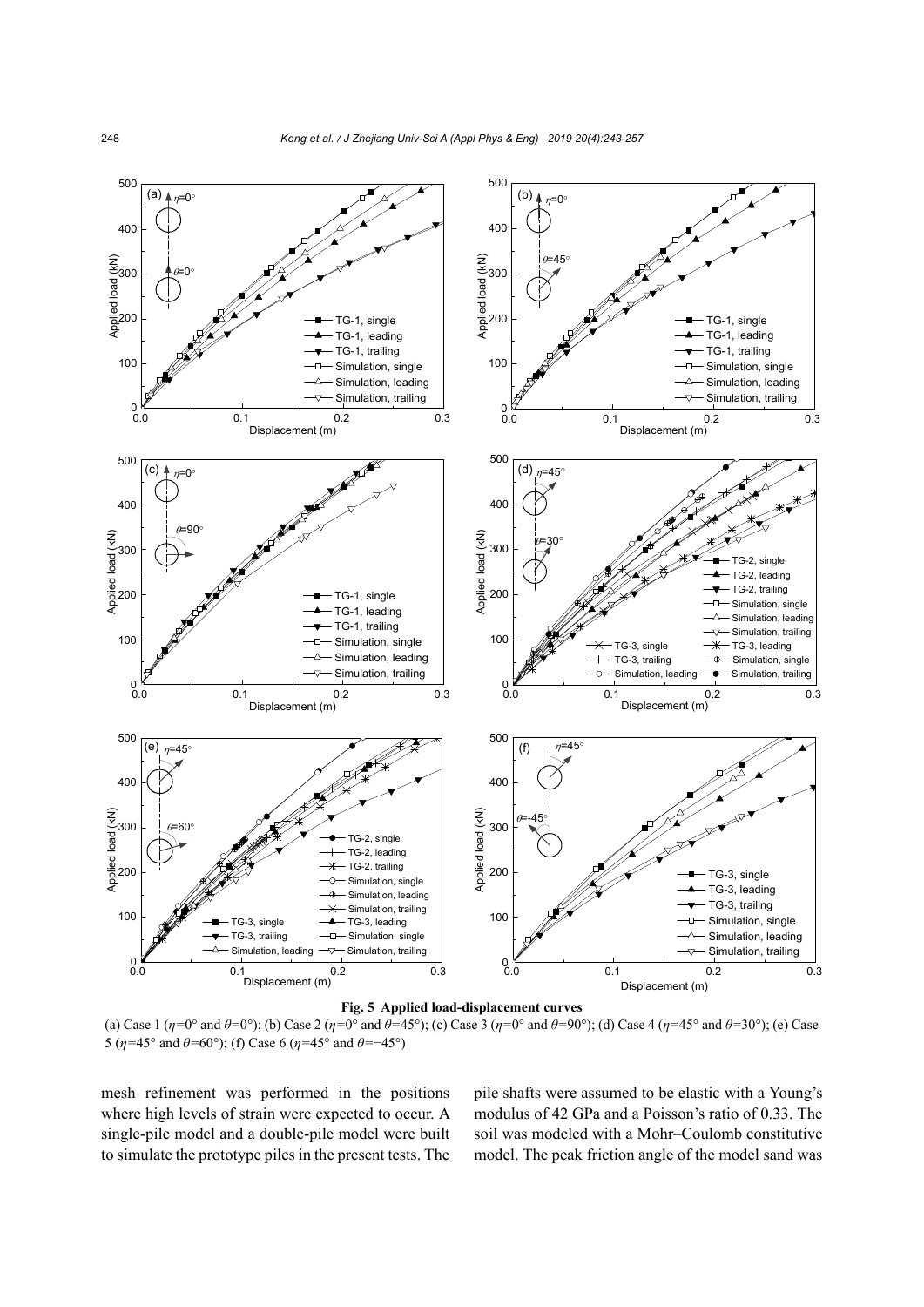taken as the soil friction angle in the model, which was calculated by the following empirical correlation proposed by Bolton (1986):

$$
\varphi_{\text{max}} = \varphi_{\text{crit}} + 3D_{\text{r}} \left[ (10 - \ln p) - 1 \right],\tag{2}
$$

where  $\varphi_{\text{crit}}$  is the critical friction angle,  $D_r$  is the relative density of sand, and  $p$  is the effective mean normal stress at failure. It is assumed that Young's moduli of the soil linearly increase with depth. Young's moduli of soil were back-analyzed from the results of the single pile tests in each test group. Table 1 summarizes the employed soil parameters. Because of the slight difference of the responses of the single piles in TG-1 and TG-2, the back-calculated Young's moduli of soil for TG-1 and TG-2 were also different. Two different sets of nodes were defined at the pile-soil interface to enable the modeling of the frictional contact for Mohr–Coulomb model. A friction coefficient of 0.493 was used in the sliding contact model. Separation between pile and soil took place once a tensile force developed at the interface. To eliminate the boundary effect, the total depth of soil mesh was 40 m and the lateral edges of the domain were 32 m. A displacement-controlled loading mode was adopted in the numerical analysis.

Besides the six loading cases in Table 1, another ten loading conditions,  $\theta = 0^{\circ}$  and  $90^{\circ}$  in the case of *η*=45°, and *θ*=−75°, −30°, −15°, 0°, 15°, 30°, 60°, and 90 $\degree$  in the case of  $\eta$ =90 $\degree$ , were simulated by the developed numerical model. Soil parameters in the case of *η*=90° were in accordance with those in TG-1.

### **5 Experimental and numerical results**

Fig. 5 shows the load-displacement curves obtained from the model tests. It is found that the resistances of the leading and trailing piles are lower than that of the single pile in all loading cases except Case 3 ( $\eta$ =0° and  $\theta$ =90°), which demonstrates that there exist significant pile-soil-pile interactions in all the cases except Case 3. In Case 3, the curves of the leading and trailing piles almost coincide with that of the single pile (Fig. 5c). In addition, the lateral resistance of the trailing pile is smaller than that of the corresponding leading pile in all the cases except Case 3, which implies that the pile position also affects the pile-soil-pile interactions. Numerical results are also shown in Fig. 5 for comparison. Most of the numerical curves match the corresponding test data well. The most significant difference between both results is observed in Case 3. The numerical curve of the leading pile matches the test curve well, but that of the trailing pile is lower than the test curve. It demonstrates that the numerical model slightly overestimated the soil response in front of the trailing pile, especially in the cases where small or no pile-soil-pile interaction exists between the two piles.

Fig. 6 shows the reduction factors *β* obtained from the experimental and numerical curves in Fig. 5. Let  $\beta_1$  and  $\beta_t$  represent the reduction factors of the leading and trailing piles, respectively. All *β* were calculated at the pile head displacement of 150 mm  $(0.27D)$ , where  $\beta$  became constant, except the numerical results in the case of *η*=45° and *θ*=60°. In this case,  $\beta_1$  and  $\beta_t$  were calculated at a pile head displacement of 100 mm since a pile head displacement of 150 mm was not obtained from the numerical analysis. The experimental  $\beta$  on in-line ( $\eta = \theta = 0^{\circ}$ ) and side-by-side ( $\eta = \theta = 90^{\circ}$ ) pile groups with pile spacing 3*D* in sand reported by Reese et al. (2006) and Fayyazi et al. (2012), as well as the predicted  $\beta$  at  $\eta = \theta$  by the empirical equations proposed by Reese et al. (2006), are also shown in Fig. 6. The data are generally in agreement with the present experimental and numerical results. Both  $\beta_1$  and  $\beta_2$  in all the cases change nonlinearly with *θ.* In addition, as shown in Figs. 6b and 6c, both  $\beta_1$  and  $\beta_1$  in the cases of  $\eta = 45^\circ$ and 90° are asymmetric with respect to the *y*-axis.

Comparing TG-2 in sand with a relative density of 60% and TG-3 in sand with a relative density of 45%, both  $\beta_1$  and  $\beta_t$  in the case of  $\theta$ =30° are 0.88, 0.69 and 0.88, 0.74, respectively, and those in the case of *θ=*60° are 0.86, 0.81 and 0.96, 0.81, respectively. Those from the numerical results are equal, and are 0.89 and 0.74 in the case of *θ=*30° and 0.92 and 0.80 in the case of  $\theta$ =60°. It seems that the soil density has little influence on the reduction factors in the investigated range of soil relative density. Because of the complexity of interaction between two piles, the effect of soil density needs further study.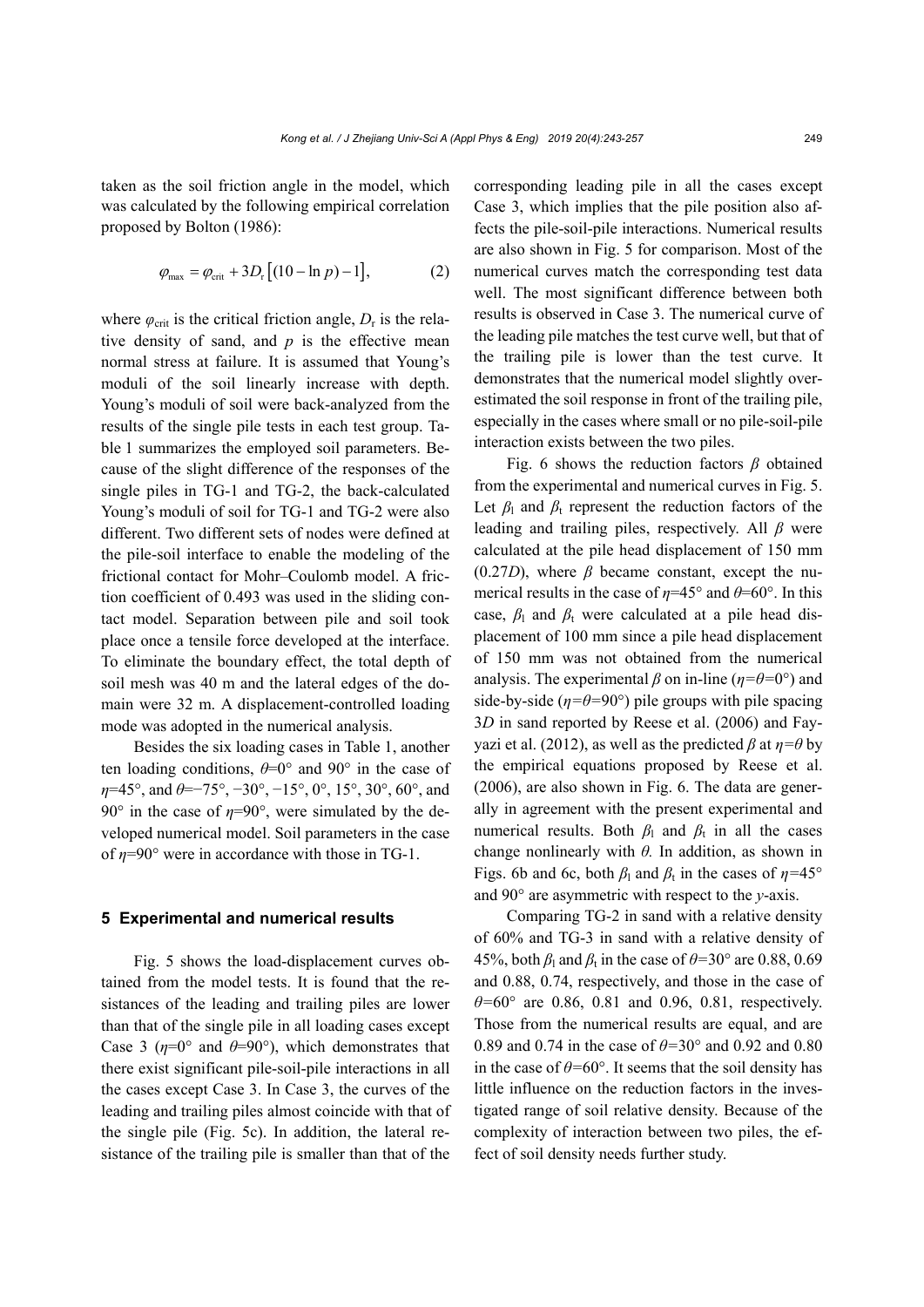

Fig. 4b shows a photograph of soil surface collapse around two model piles. The failure zone at the opposite side of the loading direction behind each model pile formed an arch contour. The failure zone,

caused by stress relaxation generating active earth pressure along the pile shaft (Reese et al., 1974; Otani et al., 2006), is called the active failure zone. The radius of the failure zones was approximately 1.5*D* in both soil relative densities. Otani et al. (2006) employed X-ray computed tomography (CT) to investigate the failure pattern of a laterally loaded single pile in dry sand. Two failure zones around the pile were observed. One is the active failure zone, and the other is a failure zone in front of the pile, called the passive failure zone by Reese et al. (1974). The sizes of both the failure zones decreased with depth, and the depths of both are approximately equal. It is also found from Fig. 4b that there is an overlapping zone between the passive failure zone in front of the trailing pile and the active failure zone behind the leading pile. As mentioned before, "overlapping" is the mechanism of the group effect in laterally loaded pile groups caused by their horizontal motions. In pile groups under torsional loading or eccentric lateral loading, the "overlapping" phenomenon is complicated because of the different motion directions and magnitudes of the piles in the groups. For two piles in a pile group under eccentric lateral loading, like Fig. 3, the overlapping zone between both piles is relevant to their motion directions, denoted by *n* and  $\theta$ , respectively, so the pile-soil-pile interaction of the two piles changes with *η* and *θ.* 

### **6 Critical angles for pile-soil-pile interaction between two piles**

Taking *η* and *θ* as two axes, a rectangular coordinate system is formed by *η* and *θ*, called the *η*-*θ* plane. The test data from Case 3 indicate that at least a region exists on the  $\eta$ - $\theta$  plane, where no pile-soil-pile interaction between two piles exists, so a soil failure model was developed to find the boundary between the regions with and without interaction. A passive wedge-type failure model proposed by Brown et al. (1988) is employed to illustrate the failure zones in front of both piles, as shown in Fig. 7a. For convenience and a conservative view, the spreading angle of the wedge is taken as the internal friction angle *φ* although it is probably related to soil density (Reese et al., 1974). The active failure zones behind both piles are assumed to be "U" shape with a radius *R* (Fig. 7a).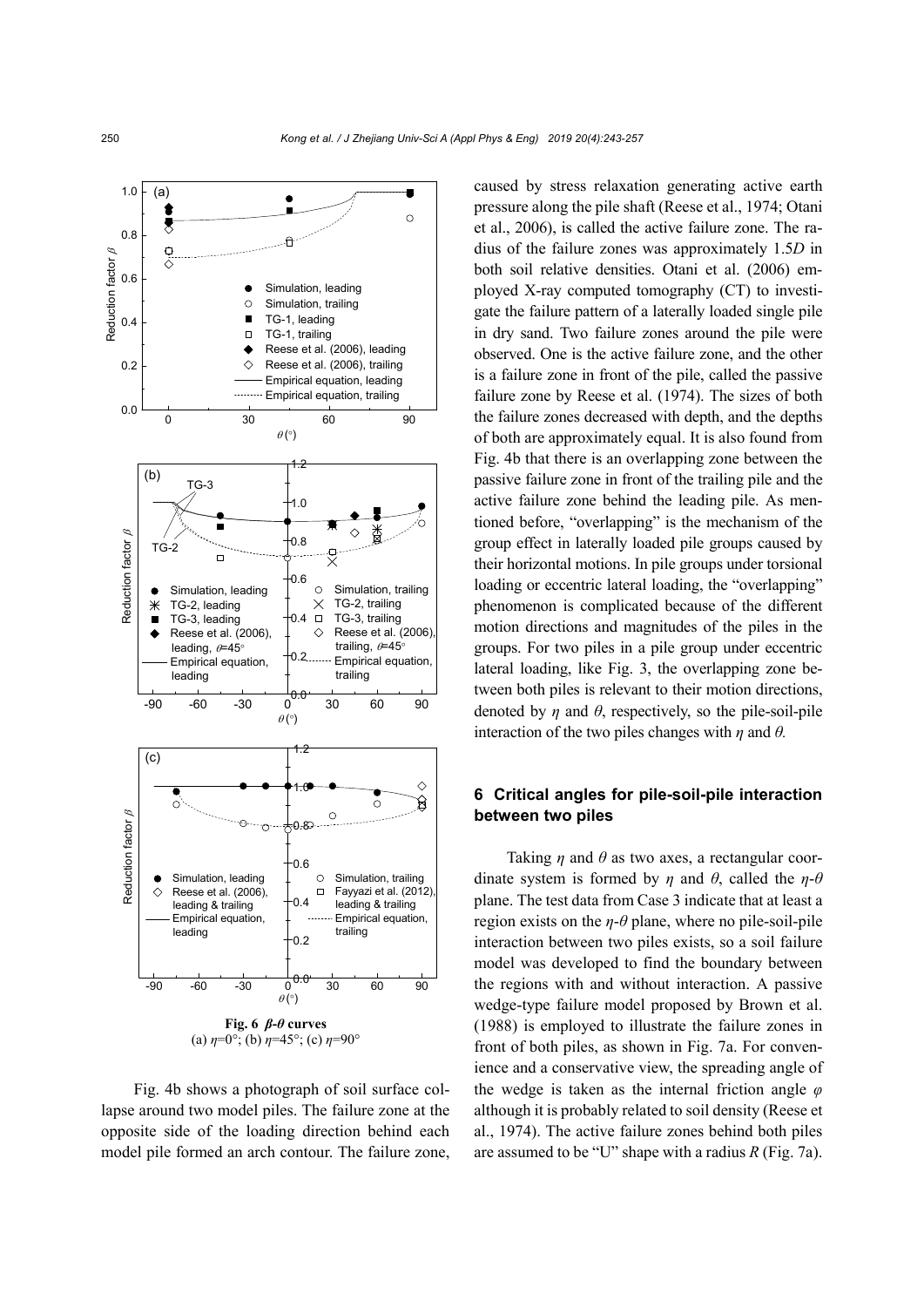It is assumed that the passive zone of the trailing pile overlaps with both of the failure zones of the leading pile but the active zone of the trailing pile never overlaps with both. Employing the developed soil failure model to analyze the overlapping of the failure zones between two piles, three possible critical conditions were determined (Fig. 7).

In the region of 90°≥*η*≥0° and 90°≥*θ*≥0° (the upper half of the *η*-*θ* plane), as shown in Fig. 7a, for a given value of  $\eta$ , the critical condition is that the left side of the wedge failure zone of the trailing pile is parallel to the right side of the wedge failure zone of the leading pile. The corresponding value of  $\theta$  is called the critical angle and denoted as  $\theta_0$ . Referring to Fig. 7a,  $\theta_0 = \eta + 2\varphi$ . As  $\theta$  is lesser than  $\theta_0$ , an overlapping zone between the leading and trailing piles is generated. It should be noted that  $\theta_0$  should be smaller than 90°, so there is no interaction in the range of 90°≥*θ*≥*θ*0. Take two-pile groups with pile spacings of 3*D* and 5*D*, respectively, as examples. Fig. 8 shows variations of  $\theta_0$  on the *η*-*θ* plane as  $\varphi$  are 32° and 35°, respectively. Regardless of pile spacing, the region without interaction only exists at the top left corner of the  $\eta$ - $\theta$  plane. The region without interaction disappears when  $\varphi$  is larger than 45°.

Figs. 7b and 7c show two critical conditions in the range of 90°≥*η*>0° and 0°>θ≥−90° (the lower half of the *η*-*θ* plane). As  $\eta \geq \varphi - \xi$ , where  $\xi$  is the angle between the line connecting the two piles and the common tangent between the trailing pile and the active failure zone of the leading pile (Fig. 7b), the critical condition is the position where the right side of the wedge zone of the trailing pile touches the edge of the active failure zone of the leading pile, where the critical angle is  $\theta_0 = -(\varphi + \xi)$ . The region without interaction is in the range of  $\theta_0$ > $\theta$ > $-90^\circ$  if  $\theta_0$ > $-90^\circ$ . If *φ*−*ξ*>0° and *φ*−*ξ*>*η*, the critical condition is the position where the right side of the soil wedge zone of the trailing pile is parallel to the left side of the wedge zone of the leading pile. Referring to Fig. 7c, the critical angle is  $\theta_0 = -(2\varphi - \eta)$ . If  $\theta_0 > -90^\circ$ , there also exists a region without interaction in the range  $\theta_0$ > $\theta$ ≥  $-90^\circ$ .

Referring to Fig. 7b, *ξ* can be calculated by

$$
\xi = \arcsin\left(\frac{0.5D + R}{L}\right),\tag{3}
$$

where  $L$  is the pile spacing. If assuming the slip lines of the active failure zone are straight, the angle



**Fig. 7 The critical conditions of two piles with different motion directions**  (a) 90°−2*φ*≥*η*≥0° and *θ*≥0°; (b) *η*≥*φ*−*ξ* and *θ*<0°; (c) *φ*−*ξ*>*η* and *θ*<0°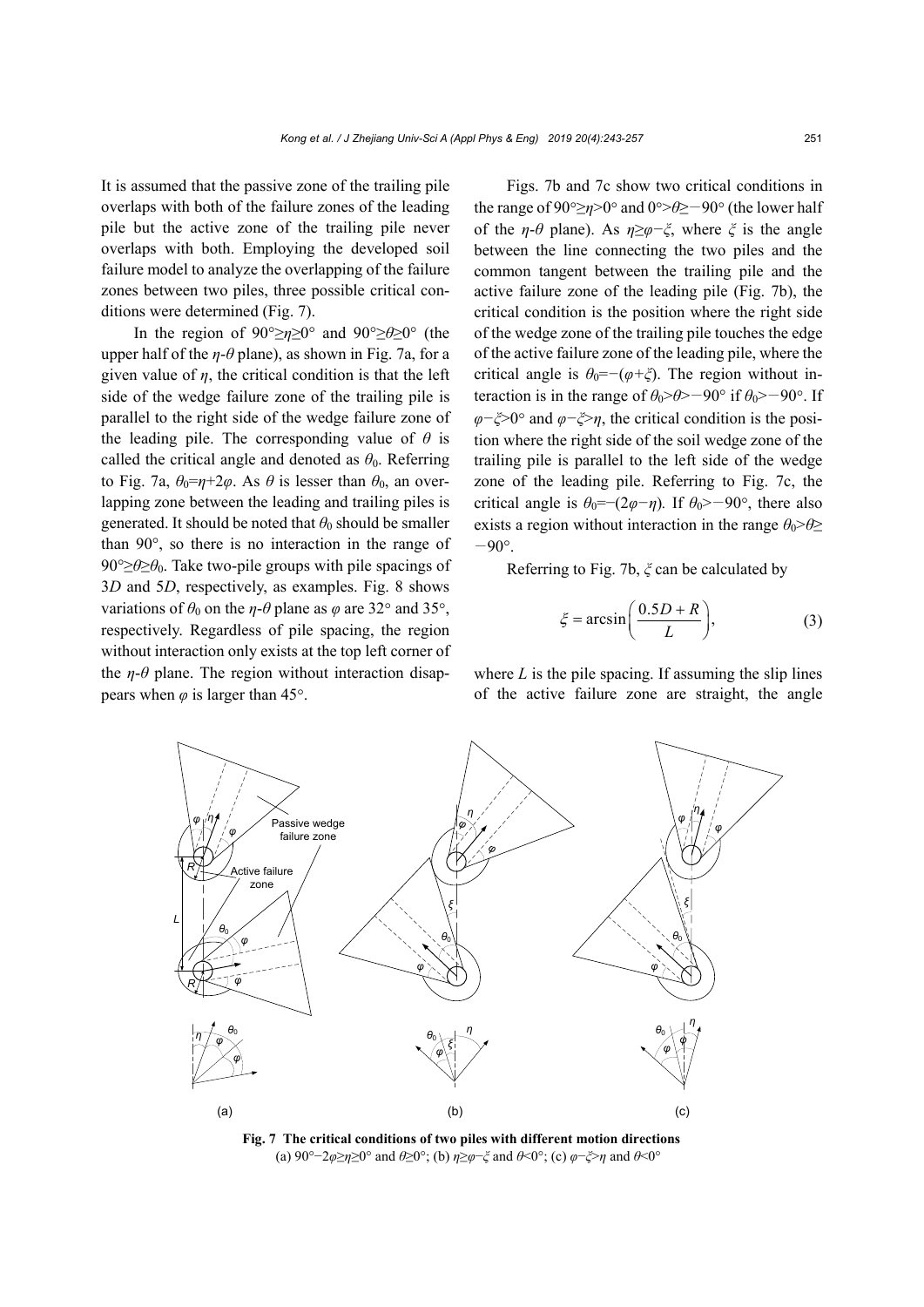between the slip lines and vertical direction is 45°−*φ*/2 (Cheng and Hu, 2005), so

$$
R = H \tan\left(45^\circ - \frac{\varphi}{2}\right) + \frac{D}{2},\tag{4}
$$

where *H* is the depth of the active failure zone, which, as mentioned before, is approximately equal to the wedge depth of the passive failure zone. Reese et al. (2006) plotted *H* varying with *φ*. It is found from Eq. (4) that *R* is not sensitive to *φ*. For instance, *R* increases from 9.2*D* to 10.2*D* as *φ* increases from 30° to  $45^\circ$ . As pointed out by Reese et al.  $(2006)$ , the significant difference between the calculated result and the test data may come from the elementary nature of the models used in the computation; even so, the equation serves a useful purpose in indicating the form if not the magnitude. A correction coefficient 0.16 is introduced into the first phase in Eq. (4), which was back-calculated based on the observed radius of the active failure zone in the present tests.



**Fig. 8 Variations of**  $\theta_0$  **on the**  $\eta$ **-** $\theta$  **plane** 

Fig. 8 also shows variations of  $\theta_0$  in the region of 0°>*θ*≥−90°. As the pile spacing is 3*D*, *ξ*, calculated by Eq. (3), is equal to 41.8°, which is larger than  $\varphi$  (32° and 35°), so (*φ−ξ*) is negative. Since *η* is positive and always larger than  $(\varphi-\xi)$ ,  $\theta_0$  is calculated by  $θ$ <sup>0</sup>=−(*φ*+*ξ*). As the pile spacing is 5*D* (*ξ*=23.6°), the  $\theta_0$ -*η* curves are segmental lines and are calculated by *θ*<sub>0</sub>=−(2*φ−η*) in the range where *φ*−*ξ*>*η*>0° (Fig. 8).

In the interesting range of  $\varphi$  from 30° to 45°, the radius of the active failure zone *R* is around 1.5*D.* If the pile spacing is less than 3*D*, overlapping will occur between the active failure zones caused by the leading and trailing piles. The analysis in Fig. 7 ignores the overlapping between the active failure zones, so the developed approach is suitable for pile groups with pile spacing of approximately 3*D* or larger. In addition, the maximum pile spacing is the distance at which the interaction is ignored as the two piles are in an in-line arrangement. Rollins et al. (2005) and Ashour and Ardalan (2011) summarized the variations of *p*-multiplier with pile spacing from different researchers and agencies, which indicates that the utmost pile spacing is 8*D*. Conservatively, 8*D* is taken as the maximum pile spacing. Table 2 summarizes the equations of  $\theta_0$  in different ranges of the *η*-*θ* plane as *φ* is smaller than 45° and *L* is between 3*D* and 8*D*.

### **7 Calculation of** *p***-multiplier**

### **7.1 Empirical equations of the reduction factor**

As shown in Fig. 6, both  $\beta_1$  and  $\beta_2$  are asymmetric with the *y*-axis in general, so they need to be studied separately in the ranges 0°>*θ*≥−90° and 90°≥*θ*≥0°. The critical angles  $\theta_0$  can be calculated based on the equations in Table 2 for a given *η*. For the investigated loading cases with *η*=0°, 45°, and 90° in this study, *φ*

|                                         | $\eta$ - $\theta$ plane          | $\theta_0$         | $\sigma_{\rm c}$ | Dı                                                       | $D_{t}$  |
|-----------------------------------------|----------------------------------|--------------------|------------------|----------------------------------------------------------|----------|
| $90^{\circ} \geq \theta \geq 0^{\circ}$ | 90°–2 $\varphi \ge \eta \ge 0$ ° | $n+2\varphi$       | $\theta_0$       |                                                          |          |
|                                         | 90° $\geq$ n>90° $-2\varphi$     |                    | $90^{\circ}$     | $(1-b_{90})(\eta + 2\varphi - 90^{\circ})$<br>$2\varphi$ | $b_{90}$ |
| $0^{\circ}$ = 90°                       | 90°≥η≥φ−ξ                        | $-(\varphi + \xi)$ | $\theta_0$       |                                                          |          |
|                                         | $\varphi-\xi>\eta>0^\circ$       | $-(2\varphi-\eta)$ | $\theta_0$       |                                                          |          |

**Table 2** *b* and  $\theta_c$  in  $\beta$  calculation as  $\phi$ <45° and 8*D* $\geq$ *L* $\geq$ 3*D*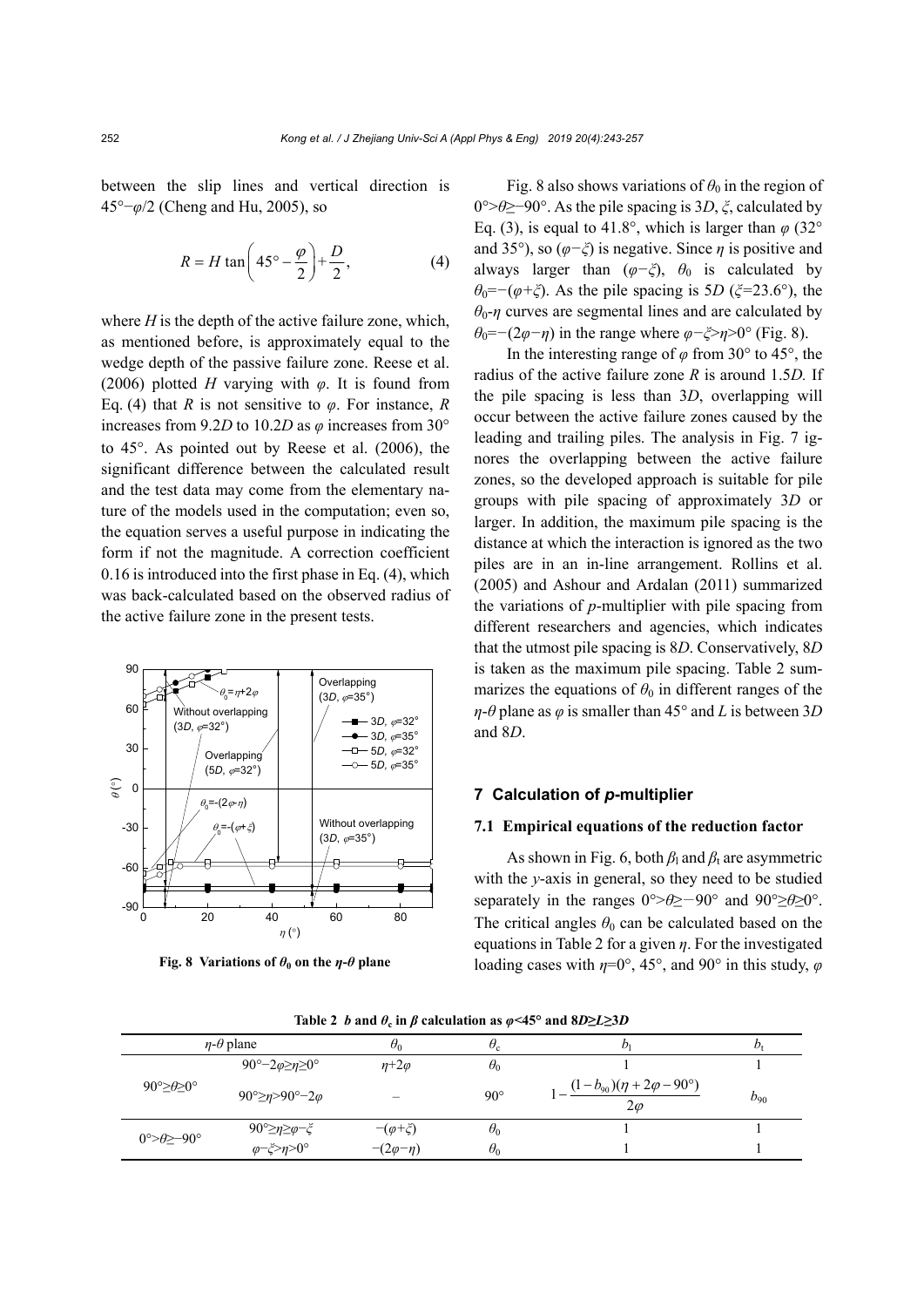is taken as the peak friction angle listed in Table 1. Through a trial-and-error procedure,  $\beta_1$  and  $\beta_t$  in Fig. 6 were well-fitted by a series of ellipse formulas. Thus,  $β$ <sub>l</sub> and  $β$ <sub>t</sub> for a given *η* are expressed as:

$$
\beta_{1} = \begin{cases}\nb_{1} - \frac{b_{1} - a_{1}}{|\theta_{c}|} \sqrt{\theta_{c}^{2} - \theta^{2}}, \\
0 > \theta \ge \theta_{c} \text{ or } \theta_{c} \ge \theta \ge 0, \\
1, \\
0 > \theta_{c} \ge \theta \ge -90^{\circ} \text{ or } 90^{\circ} \ge \theta \ge \theta_{c} > 0,\n\end{cases}
$$
\n
$$
\beta_{1} = \begin{cases}\nb_{1} - \frac{b_{1} - a_{1}}{|\theta_{c}|} \sqrt{\theta_{c}^{2} - \theta^{2}}, \\
0 > \theta \ge \theta_{c} \text{ or } \theta_{c} \ge \theta \ge 0, \\
1, \\
0 > \theta_{c} \ge \theta \ge -90^{\circ} \text{ or } 90^{\circ} \ge \theta \ge \theta_{c} > 0,\n\end{cases}
$$

where  $a_1$  and  $a_t$  are the values of  $\beta_1$  and  $\beta_t$  at  $\theta = 0^\circ$  for a given  $\eta$ , respectively;  $b_1$  and  $b_t$  represent the values of *β*<sub>l</sub> and *β*<sub>t</sub> at  $\theta = \theta_c$  for a given *η*, respectively;  $\theta_c$  is a reference factor. If  $\theta_0$  exists on the *η*-*θ* plane,  $\theta_c = \theta_0$ ; otherwise,  $\theta_c$ =90° in the range of 90°≥ $\theta$ ≥0° and *θ*c=−90° in the range of 0°>*θ*≥−90°.

Fig. 9 illustrates the variations of *β* with *η* at *θ*=0° obtained from the model tests, numerical results, and references. Functions of quadratic parabola were employed to best fit the data points of the leading and trailing piles, which are

$$
a_1 = a_{10} + (1 - a_{10}) \left(\frac{\eta}{90}\right)^2, \tag{7}
$$

$$
a_{t} = a_{t0} + \min(0.09, 1 - a_{t0}) \left(\frac{\eta}{90}\right)^{2}, \tag{8}
$$

where  $a_{10}$  and  $a_{10}$  are two constants. The physical meanings of  $a_{10}$  and  $a_{10}$  are the reduction factors of the leading and trailing piles at  $\eta = \theta = 0^{\circ}$ , respectively. Obtained from the curve fitting,  $a_{10}$  and  $a_{10}$  are 0.87 and 0.70, respectively. It is noted that the values of  $a_{10}$ and  $a_{t0}$  are for two in-line piles with a spacing of 3*D*. By reference to the maximum pile spacing discussed above,  $a_{10}$  and  $a_{10}$  are both equal to 1 as the pile spacing is larger than 8*D*. For convenience, both  $a_{10}$ and  $a_{t0}$  for pile spacings between 3*D* and 8*D* are calculated by linear interpolation.

*b*<sub>l</sub> and *b*<sub>t</sub> are the values of *β*<sub>l</sub> and *β*<sub>t</sub> at  $\theta = \theta_c$ , respectively. In the range of  $90^{\circ} \ge \theta \ge 0^{\circ}$ ,  $\theta_0$  only exists when  $\eta \leq 90^\circ - 2\varphi$ , so  $\theta_c = \theta_0$  and  $b_l = b_l = 1$ ; when  $\eta$ >90°−2*φ*,  $\theta$ <sub>c</sub>=90° and both *b*<sub>l</sub> and *b*<sub>t</sub> are less than 1. Fig. 10 illustrates the values of *β* at *θ*=90° obtained from the model tests and the numerical results. As discussed above,  $\beta$  is 1 when  $\eta$  is in the range from 0° to 90°−2*φ* since *θ*=90°, which is illustrated by a horizontal line in Fig. 10. As  $\eta$  is also equal to 90 $^{\circ}$ , both piles are placed side by side, and  $b_1$  and  $b_t$  are equal and newly denoted as  $b_{90}$ . Based on the data points in Fig. 10, the relationship between  $b_1$  and  $\eta$  in the range from 90°−2*φ* to 90° was fitted into a straight line. *b*<sub>90</sub> for a pile spacing of 3*D* was taken as 0.90. The fitting curve is plotted in Fig. 10. Because of limited data



**Fig. 9 Relationship between** *a* **and** *η* **at 3***D* **pile spacing** 



**Fig. 10 Relationship between** *b* **and** *η* **at 3***D* **pile spacing**   $(\theta > 0^{\circ})$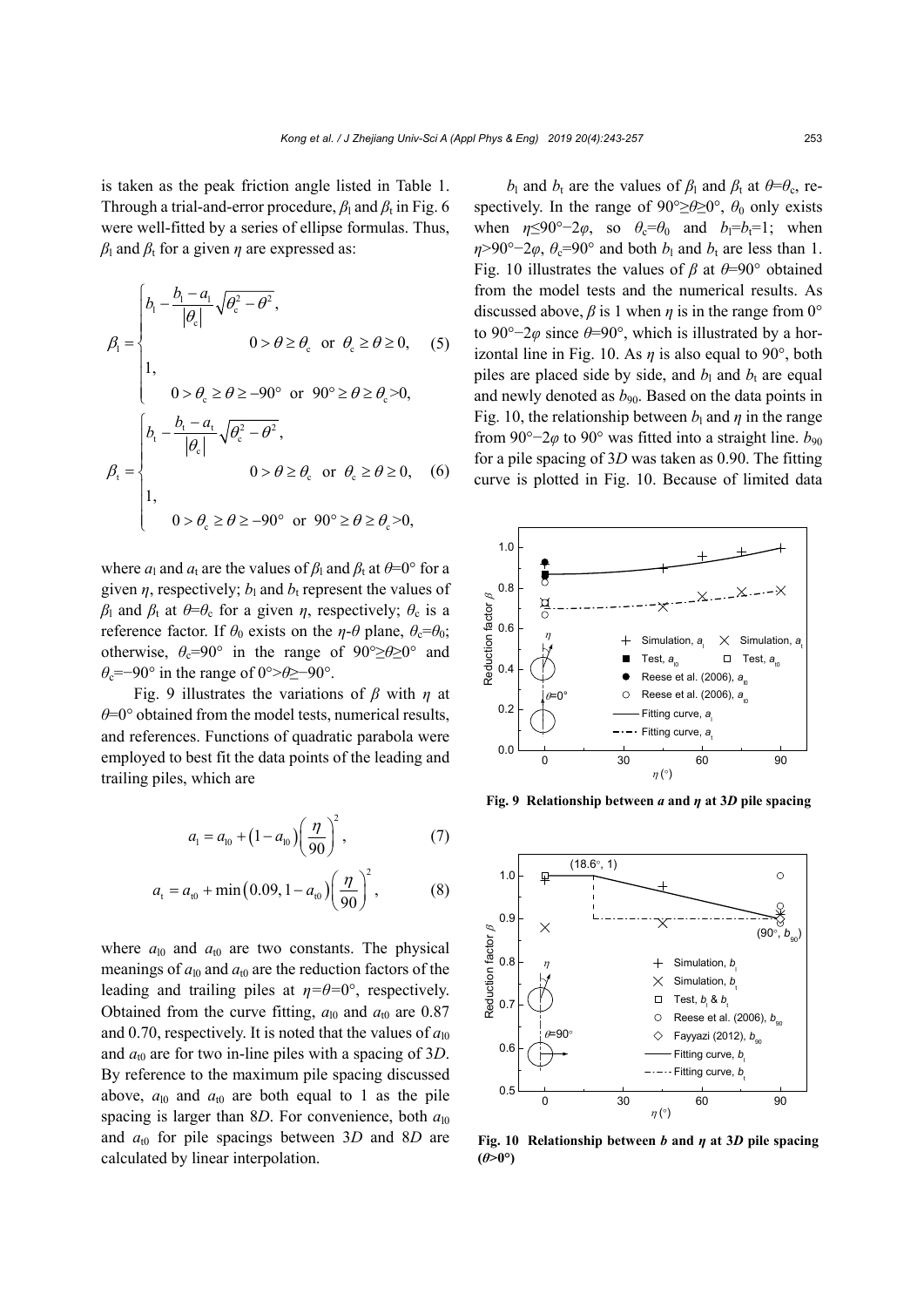points, the variation of  $b_t$  with  $\eta$  is not fully figured out. For convenience,  $b_t$  in the range from 90°–2 $\varphi$  to 90° is equal to  $b_{90}$  (Fig. 10). Similar to  $a_{10}$  and  $a_{10}$ ,  $b_{90}$ is determined by linear interpolation when the pile spacing is greater than 3*D.* The maximum spacing proposed by Reese et al. (2006) is 3.75*D*. In the range 0°>*θ*≥−90°, since *θ*0 always exists as *φ* is smaller than 45° (Fig. 8),  $\theta_c = \theta_0$  and both  $b_1$  and  $b_t$  are equal to 1. Table 2 summarizes the values or equations of  $\theta_c$ ,  $b_l$ , and  $b_t$ .

Fig. 6 shows the comparison of the predicted curves by the proposed empirical equations with the present data points. The predicted curves fit the data points fairly well. Particularly, the curves give an indication of the critical angles and the zones with and without interactions.

### **7.2 Procedure of calculating** *p***-multiplier**

Given a pile group with *n* piles subjected to eccentric lateral loading, as the group configuration and the motion directions of all the piles in the group are known, the *p-*multiplier for each pile can be calculated by Eq. (1). Fig. 11 shows the detailed process.



**Fig. 11 Flow chart of** *p***-multiplier calculation model** 

In the proposed procedure, only the influence of motion directions on the reduction factors and *p-* multipliers was considered. In fact, the piles in the group differ not only in motion directions but also in magnitudes. Previous studies on the response of laterally loaded pile groups (McVay et al., 1998; Ashour and Ardalan, 2011) found that *p*-multipliers decline with the growth of displacement and tend to be constant when displacement is larger than a certain value. A similar feature was also observed from the present centrifuge tests. Therefore, the predicted reduction factors from the proposed empirical equations as well as the calculated *p-*multipliers usually overestimate the interaction in the piles with small pile displacements. Kong et al. (2015) found that in a pile group subjected to eccentric lateral loading the resistance for the applied lateral load and torque mostly comes from the piles suffering large displacements. Ignoring the effect of pile displacement on reduction factors and *p-*multipliers, the error in the analysis is limited and on the side of safety.

### **8 Case study**

### **8.1 2×2 pile group subjected to eccentric lateral loading**

Gu (2014) conducted centrifuge model tests on three-diameter spaced  $2\times 2$  pile groups subjected to eccentric lateral loading. Model soil was silica sand with relative density of 55%. Model piles were manufactured using aluminum tubes to simulate closedend pipe piles with an outside diameter of 1.78 m and an embedded pile length of 69.7 m. The flexural stiffness of the piles in the prototype scale was  $20.72$  GN·m<sup>2</sup>. The computer program GROUP 7.0 (Reese et al., 2006) was adopted to simulate the  $2\times 2$ pile group under eccentric lateral load with an eccentricity of 7.1*D*. The computer code, LPILE, was used to back-analyze the soil parameters based on the reported result of a laterally loaded single pile test. The *p-y* curve model for sand proposed by Reese et al. (1974) was used. The back-calculated internal friction angle and subgrade modulus are 32° and  $20000 \text{ kN/m}^3$ , respectively. The *p*-multiplier for each pile in the group was calculated using the proposed approach. The average of the measured torsional resistances of the four piles, which were calculated from the test data, was used in GROUP. The computed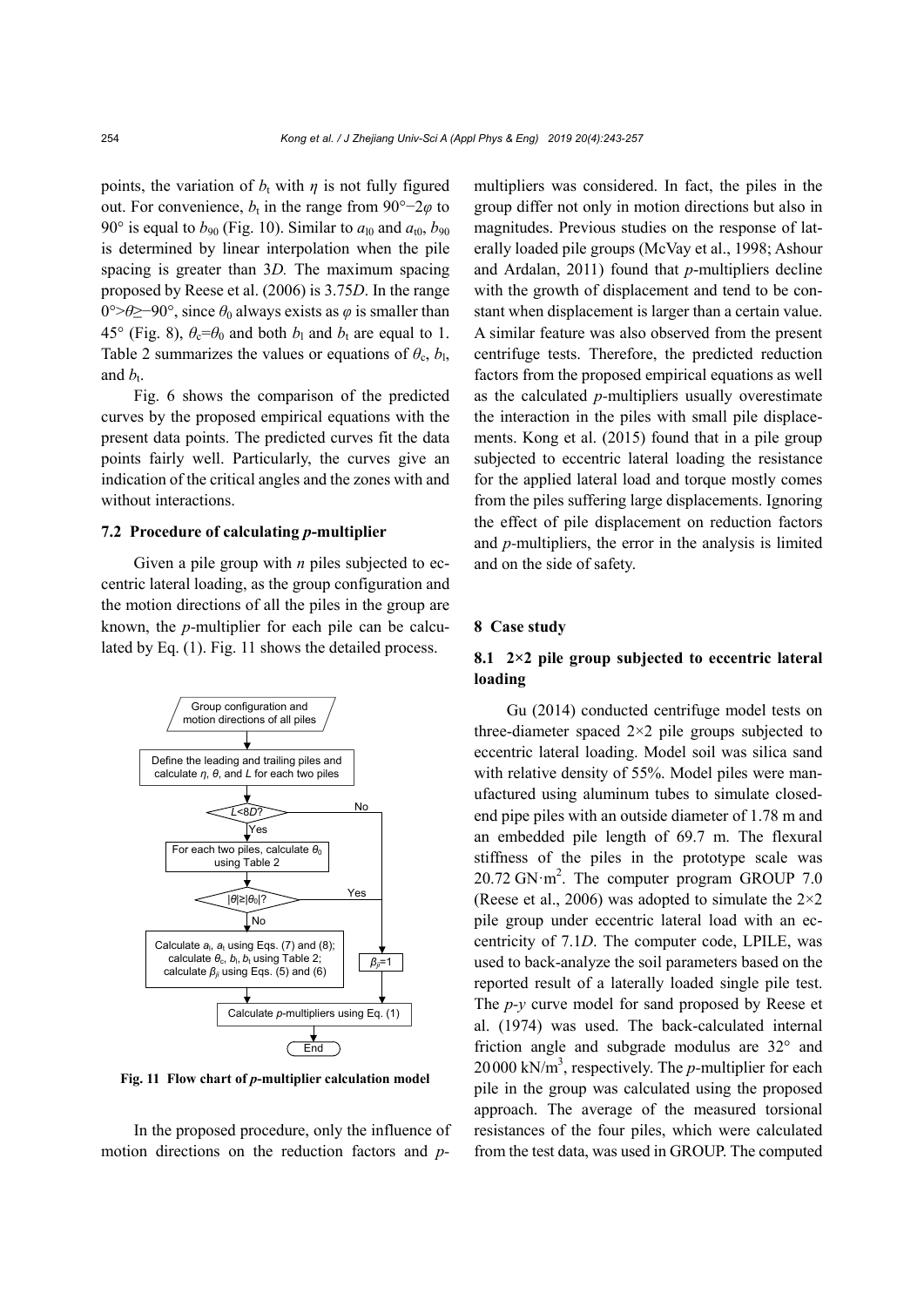curves of the lateral load-deflection of the pile cap and the pile head shear forces of the individual piles are compared in Fig. 12 with the measured ones. The good agreement between the predicted curves and the experimental data validates the proposed approach for calculating *p*-multiplier.



**Fig. 12 2×2 pile group subjected to eccentric lateral loading (Gu, 2014)** 

(a) Applied load-displacement curves of pile group; (b) Pilehead shear forces

### **8.2 3×3 pile group subjected to eccentric lateral loading**

Two large-scale model tests on a three-diameter spaced 3×3 pile group under eccentric lateral loading with different eccentricities ( $e=6D$  and 11*D*) in saturated sandy silt were conducted by Kong et al. (2015). The model piles were fabricated using steel tubes 114 mm in diameter, 4.5 mm in thickness, and 5.95 m in length. The piles were jacked into the soil and fixed by a rigid cap, then horizontally loaded on the pile cap by a hydraulic actuator. GROUP and LPILE were also adopted to simulate the response of the pile groups and back-analyze the soil parameters from a single pile test, respectively. The *p-y* curve model proposed by Reese et al. (1974) is also used. The back-calculated internal friction angle and subgrade modulus are 30° and  $23464$  kN/m<sup>3</sup>, respectively. The measured pile head torsional resistances of all the nine piles were input into GROUP. The comparison between calculated and measured responses of the pile groups is shown in Fig. 13. Reasonably good agreement was achieved for the pile group with lateral loading eccentricity of 6*D.* Agreement was also reasonably favorable at a lateral displacement of up to 0.2*D* for the pile group with a loading eccentricity of 11*D*.



**Fig. 13 3×3 pile group subjected to eccentric lateral loading (Kong et al., 2015)** 

### **9 Conclusions**

Unlike a laterally loaded pile group, piles in a pile group subjected to eccentric lateral loading have different motion directions and magnitudes due to the twist of the pile cap. To study pile-soil-pile interaction due to horizontal motions of two individual piles in a pile group subjected to eccentric lateral loading, concepts of the leading pile and the trailing pile were defined to characterize the relative positions of the two piles. Centrifuge model tests, numerical analysis by ABAQUS, and theoretical analysis were carried out to study interaction between the leading pile and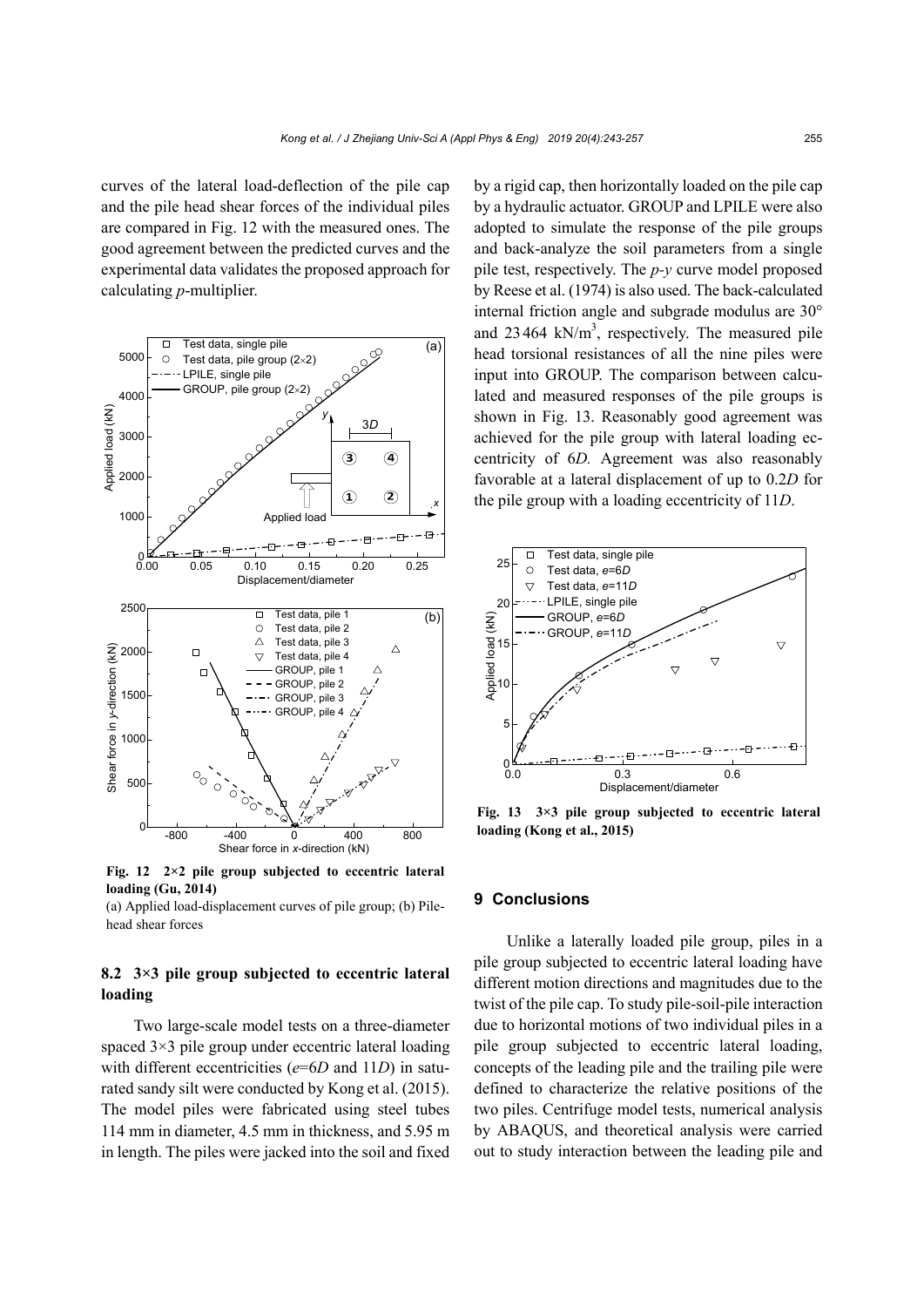the trailing pile. The following findings and conclusions are summarized from the present study:

1. Any two piles in a pile group subjected to eccentric lateral loading can be classified as a leading pile and a trailing pile. The angles between the motion directions of the leading and trailing piles and the line through both piles, denoted as  $\eta$  and  $\theta$ , vary in the ranges 0°–90° and −90°–90°, respectively.

2. The experimental and numerical results show that the reduction factors of the leading and the trailing piles both vary nonlinearly with *η* and *θ.* If interaction between two piles exists, the reduction factor of the leading pile is larger than that of the trailing pile.

3. Both the theoretical analysis using a revised wedge failure model and the present tests demonstrate that there exist regions without the interaction between two piles in the *η*-*θ* plane. The critical angle  $\theta_0$ was introduced to define the boundary with and without interaction for a given *η*.

In addition, empirical equations of reduction factors for sand and a procedure to calculate *p*-multiplier were proposed in this paper. Centrifuge and 1-*g* model tests on pile groups subjected to eccentric lateral loading were analyzed, and the results showed reasonably good agreement with the measured values.

### **References**

Ashour M, Ardalan H, 2011. Employment of the *p-*multiplier in pile-group analysis. *Journal of Bridge Engineering*, 16(5):612-623.

https://doi.org/10.1061/(ASCE)BE.1943-5592.0000196

Bolton MD, 1986. The strength and dilatancy of sands. *Géotechnique*, 36(1):65-78.

https://doi.org/10.1680/geot.1986.36.1.65

Brown DA, Morrison C, Reese LC, 1988. Lateral load behavior of pile group in sand. *Journal of Geotechnical Engineering*, 114(11):1261-1276.

https://doi.org/10.1061/(asce)0733-9410(1988)114:11(1261)

- Cai SW, 2011. Centrifuge Modeling of System Performance of Bridge Foundations in Inland Waterways Subject to Vessel Collision. MS Thesis, The Hong Kong University of Science and Technology, Hong Kong, China.
- Chen SL, Kong LG, Zhang LM, 2016. Analysis of pile groups subjected to torsional loading. *Computers and Geotechnics*, 71:115-123.

https://doi.org/10.1016/j.compgeo.2015.09.004

Cheng YM, Hu YY, 2005. Active earth pressure on circular shaft lining obtained by simplified slip line solution with

general tangential stress coefficient. *Chinese Journal of Geotechnical Engineering*, 27(1):110-115. https://doi.org/10.3321/j.issn:1000-4548.2005.01.019

Craig WH, Sabagh SK, 1994. Stress-level effects in model tests on piles. *Canadian Geotechnical Journal*, 31(1):28- 41.

https://doi.org/10.1139/t94-004

- Fayyazi MS, Taiebat M, Finn WDL, et al., 2012. Evaluation of *p-*multiplier method for performance-based design of pile groups. Proceedings of the 2nd International Conference on Performance-based Design in Earthquake Geotechnical Engineering.
- Gu M, 2014. Model Test Study on Behavior of Pile Group Subjected to Lateral Cyclic and Eccentric Loads. PhD Thesis, Zhejiang University, Hangzhou, China (in Chinese).
- Hu ZH, McVay M, Bloomquist D, et al., 2006. Influence of torque on lateral capacity of drilled shafts in sands. *Journal of Geotechnical and Geoenvironmental Engineering*, 132(4):456-464. https://doi.org/10.1061/(asce)1090-0241(2006)132:4(456)
- Kong LG, Zhang LM, 2007a. Centrifuge modeling of torsionally loaded pile groups. *Journal of Geotechnical and Geoenvironmental Engineering*, 133(11):1374-1384. https://doi.org/10.1061/(asce)1090-0241(2007)133:11(1374)
- Kong LG, Zhang LM, 2007b. Rate-controlled lateral-load pile tests using a robotic manipulator in centrifuge. *Geotechnical Testing Journal*, 30(3):192-201. https://doi.org/10.1520/GTJ13138
- Kong LG, Zhang LM, 2008. Experimental study of interaction and coupling effects in pile groups subjected to torsion. *Canadian Geotechnical Journal*, 45(7):1006-1017. https://doi.org/10.1139/T08-038
- Kong LG, Chen RP, Wang SH, et al., 2015. Response of 3×3 pile groups in silt subjected to eccentric lateral loading. *Journal of Geotechnical and Geoenvironmental Engineering*, 141(7):04015029.

https://doi.org/10.1061/(ASCE)GT.1943-5606.0001313

McVay M, Zhang LM, Molnit T, et al., 1998. Centrifuge testing of large laterally loaded pile groups in sands. *Journal of Geotechnical and Geoenvironmental Engineering*, 124(10):1016-1026.

https://doi.org/10.1061/(asce)1090-0241(1998)124:10(1016)

- Otani J, Pham KD, Sano J, 2006. Investigation of failure patterns in sand due to laterally loaded pile using X-ray CT. *Soils and Foundations*, 46(4):529-535. https://doi.org/10.3208/sandf.46.529
- Reese LC, Cox WR, Koop FD, 1974. Analysis of laterally loaded piles in sand. Proceedings of the 6th Annual Offshore Technology Conference, p.473-485. https://doi.org/10.4043/2080-MS
- Reese LC, Wang ST, Vasquez L, 2006. Computer Program GROUP 7.0—Technical Manual: Analysis of a Group of Piles Subjected to Axial and Lateral Loading. Ensoft, Inc., Austin, Texas, USA.